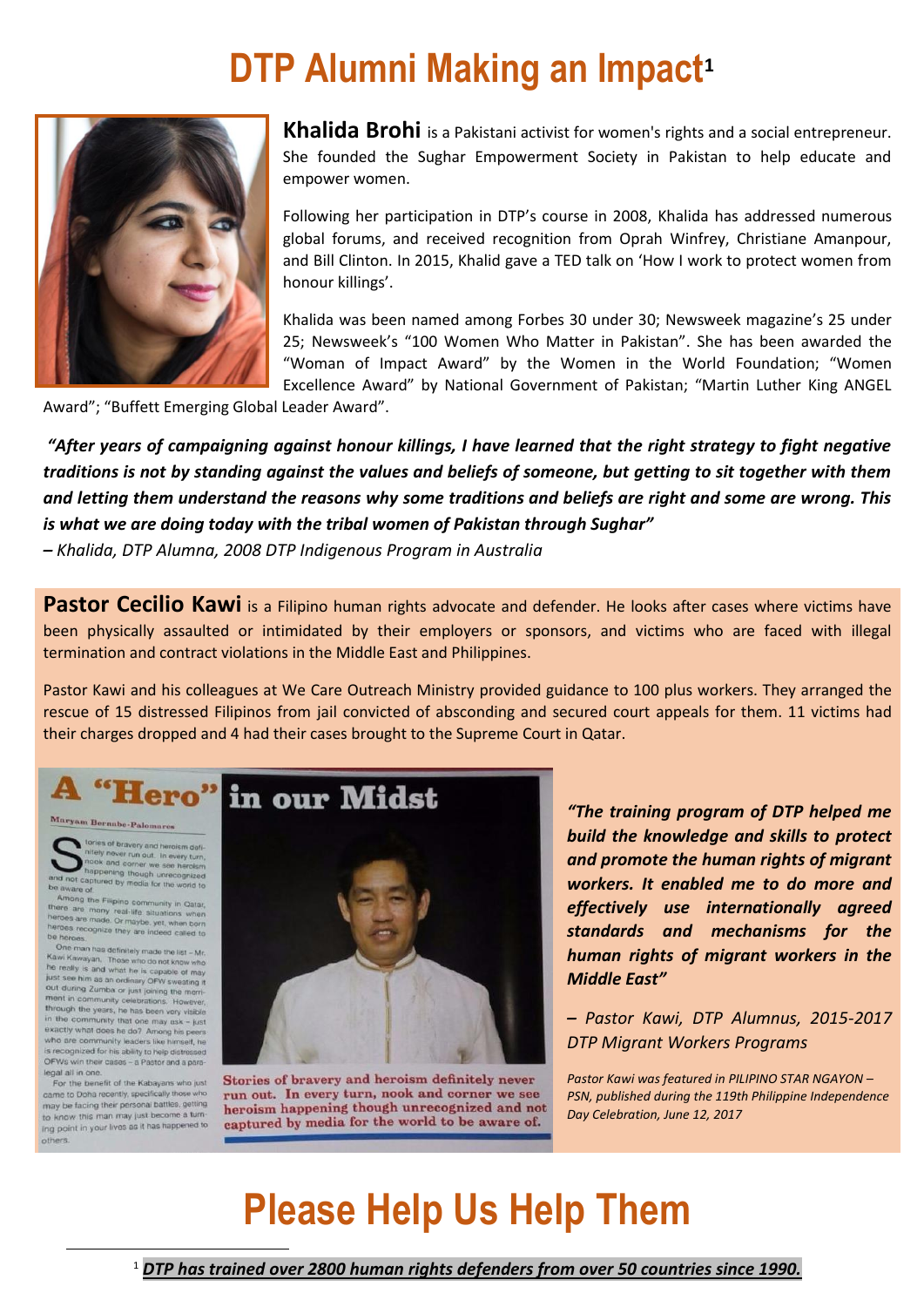

#### **Help Us Train Inspirational and Courageous Individuals**

**DTP's 27th Annual Human Rights and People's Diplomacy Training Program for Human Rights Defenders from the Asia-Pacific Region and Indigenous Australia**

DTP's 27<sup>th</sup> Annual Program will be held in Timor-Leste from October 02 – 13, 2017. This program will build the knowledge and skills of human rights defenders and advocates, and to help them be more effective. It will build their networks of support. They will learn from the best, most experienced practitioners including DTP's Founder and Patron, Jose Ramos-Horta. We know from experience and feedback that this program will have a lasting impact on these individuals and their work with their communities for years to come.



**TIMOR LESTE. Cesario Da Silva.** *Program Manager at Timor-Leste Disability Associations (ADTL).* Cesario has been working at ADTL for three years – to ensure disability issues in Timor-Leste are not ignored, and to challenge the stigma, discrimination and violence that is targeted at the disabled. He handles cases and advocates on issues, building support and influencing policy on this key issue in Timor-Leste. **Help Cesario to become a skillful advocate! Enable him to effectively campaign for the rights of persons with disabilities in Timor-Leste!**

**Photo:** Cesario Da Silva (left) being interviewed on disability issues in Timor-Leste.

**PHILIPPINES Shirley Kimmayong.** *Communications Coordinator, Asia Indigenous Peoples Pact***;** *Founder and Executive Director, Hagiyo Organisation.* Shirley hosts capacity building training programs and trains the Indigenous peoples in the Philippines to recognise their human rights. She works closely with Indigenous women, men and children on the importance of their cultural identity being recognised by the State, and encourages children to have an education, and encourages women to strive towards gender equality. **Invest in Shirley! Help her be a champion for the voices of Indigenous peoples in the Philippines!** 



**Photo:** Shirley Kimmayong (bottom row, third from the right) at a capacity training program



**Photo:** Book - "*STOP SUDAH (ENOUGH IS ENOUGH)*" Testimonies of Papuan Women Victims of Violence and Human Rights Violations 1963- 2009. **Campaigner:** Esra Mandosir

**INDONESIA. Esra Mandosir.** *Campaigner and Facilitator, Tiki Papua (Papuan Women's Human Rights Network)***.** Esra campaigns on behalf of Papuan women who have experienced human rights violations by the State, whether of a physical, economic, social or cultural nature. He provides human rights training to Papuan women and campaigns for the human rights of Papuan women. **Invest in Esra! Help him stop the human violations against Papuan women!**